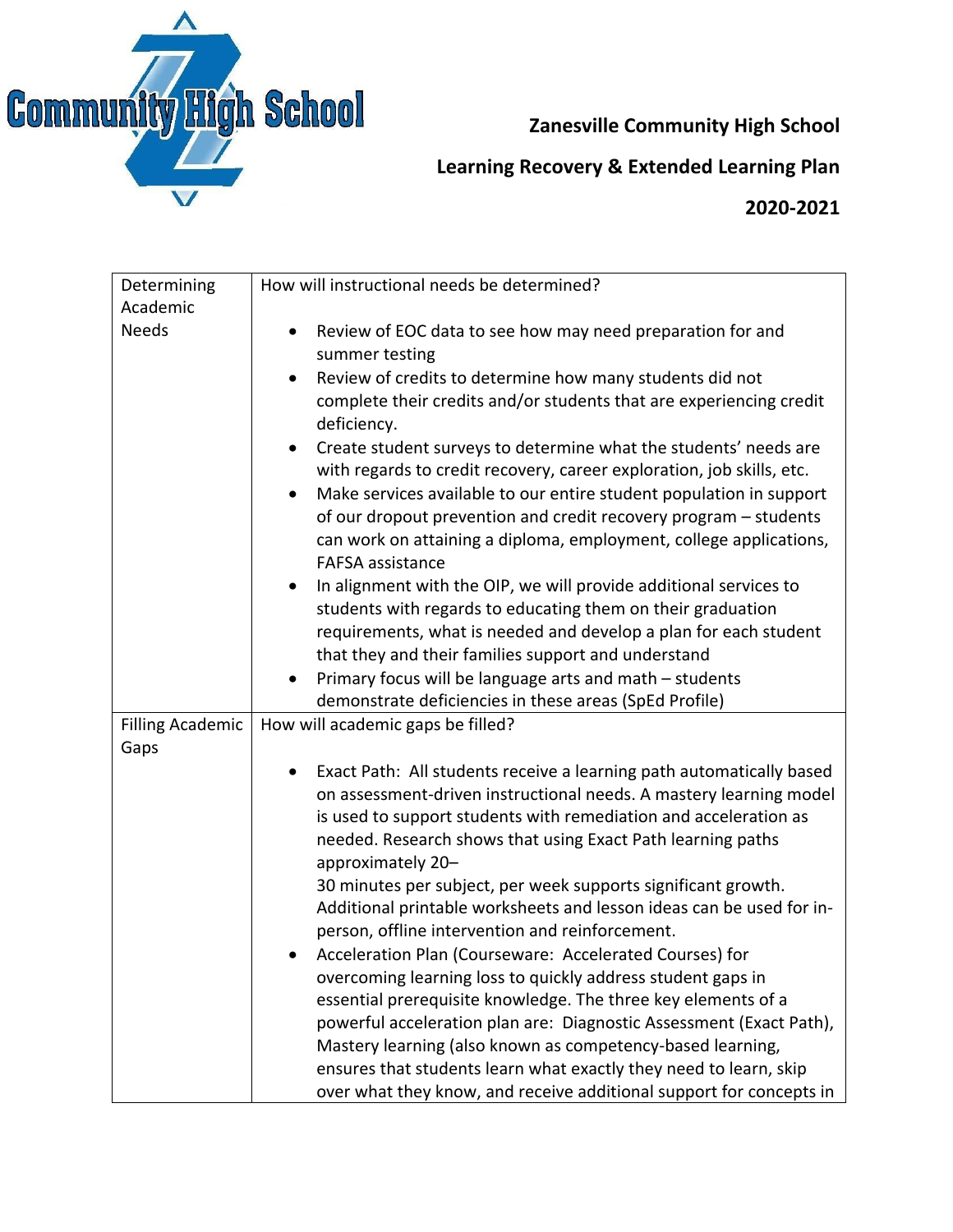|                           | which they struggle), Power Standards (essential knowledge in key<br>content areas)                                                                                                                                                            |
|---------------------------|------------------------------------------------------------------------------------------------------------------------------------------------------------------------------------------------------------------------------------------------|
|                           | Conduct parent meetings (virtual or in person) to discuss student<br>$\bullet$<br>needs, any credit deficiencies that the student may have, our                                                                                                |
|                           | extended learning plan and how it could benefit their students, etc.                                                                                                                                                                           |
|                           |                                                                                                                                                                                                                                                |
| Determining<br>Social     | How will social and emotional needs be determined?                                                                                                                                                                                             |
| Emotional<br><b>Needs</b> | Student surveys have been conducted to determine student social<br>$\bullet$<br>emotional needs. Weekly emails are delivered based on the<br>information that students wanted. This will continue during the<br><b>Extended Learning time.</b> |
|                           |                                                                                                                                                                                                                                                |